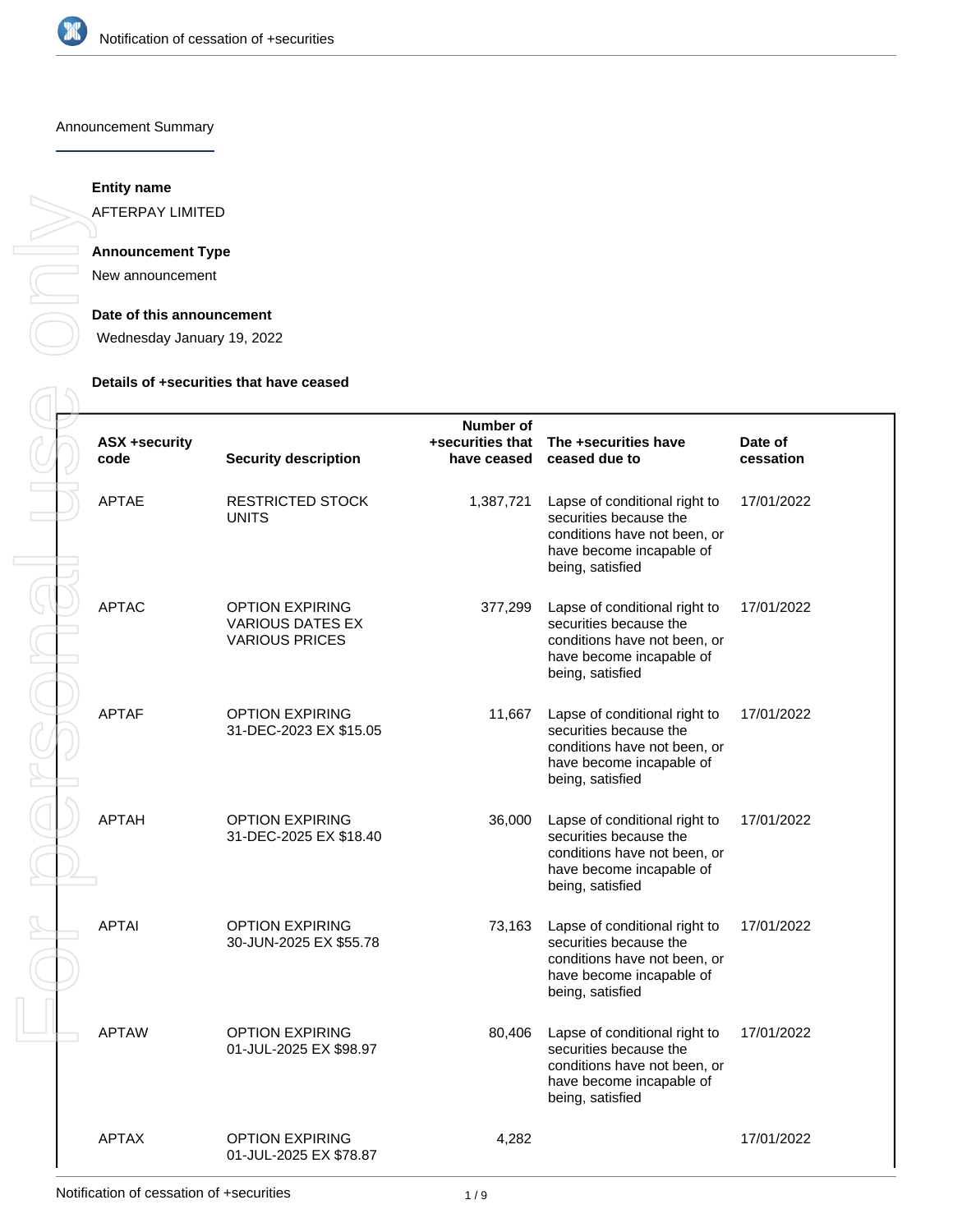

Lapse of conditional right to securities because the

conditions have not been, or have become incapable of being, satisfied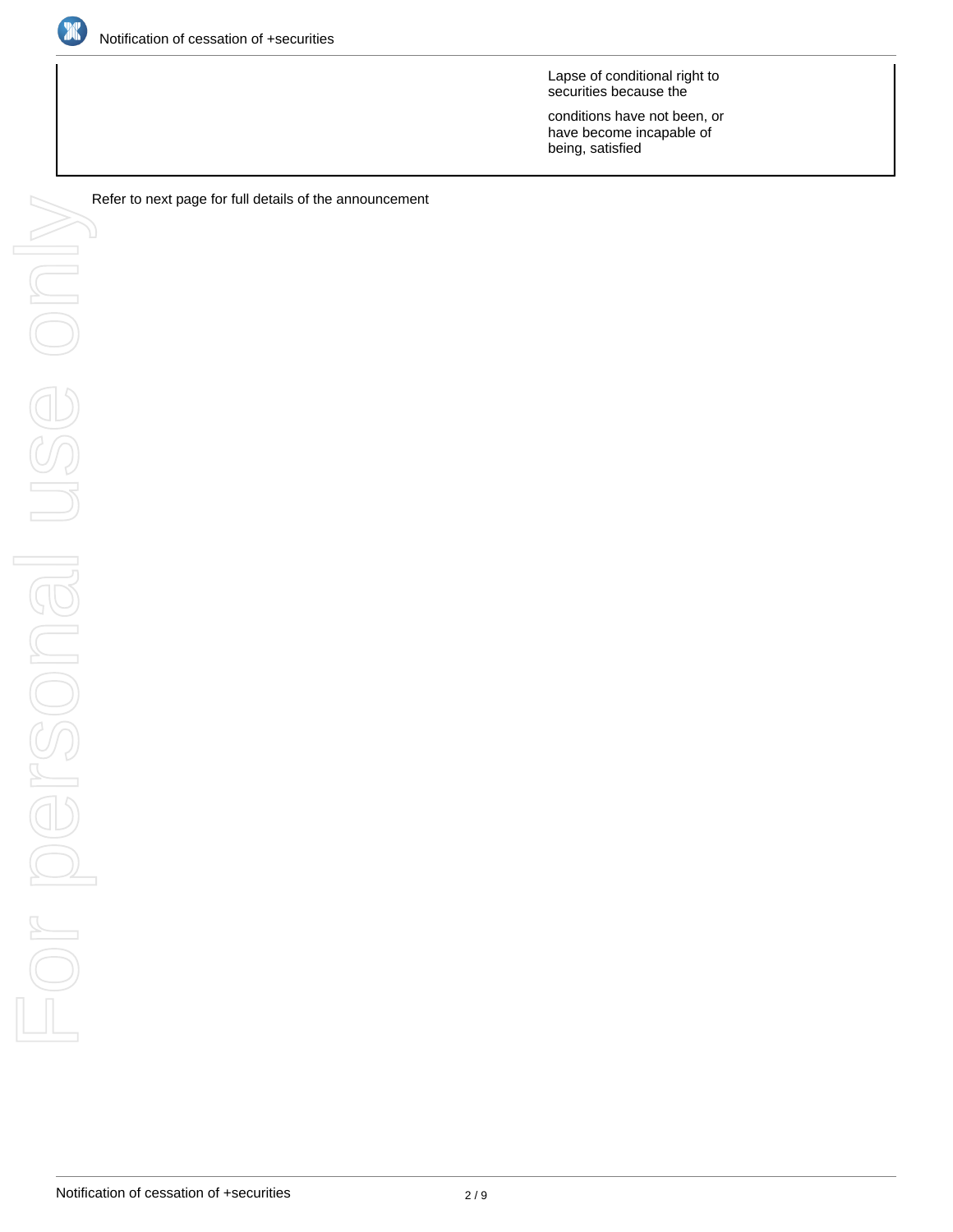

### Part 1 - Announcement Details

## **1.1 Name of +Entity**

AFTERPAY LIMITED

We (the entity named above) provide the following information about our issued capital.

### **1.2 Registered Number Type**

ACN

**Registration Number** 618280649

**1.3 ASX issuer code**

APT

**1.4 The announcement is** New announcement

# **1.5 Date of this announcement**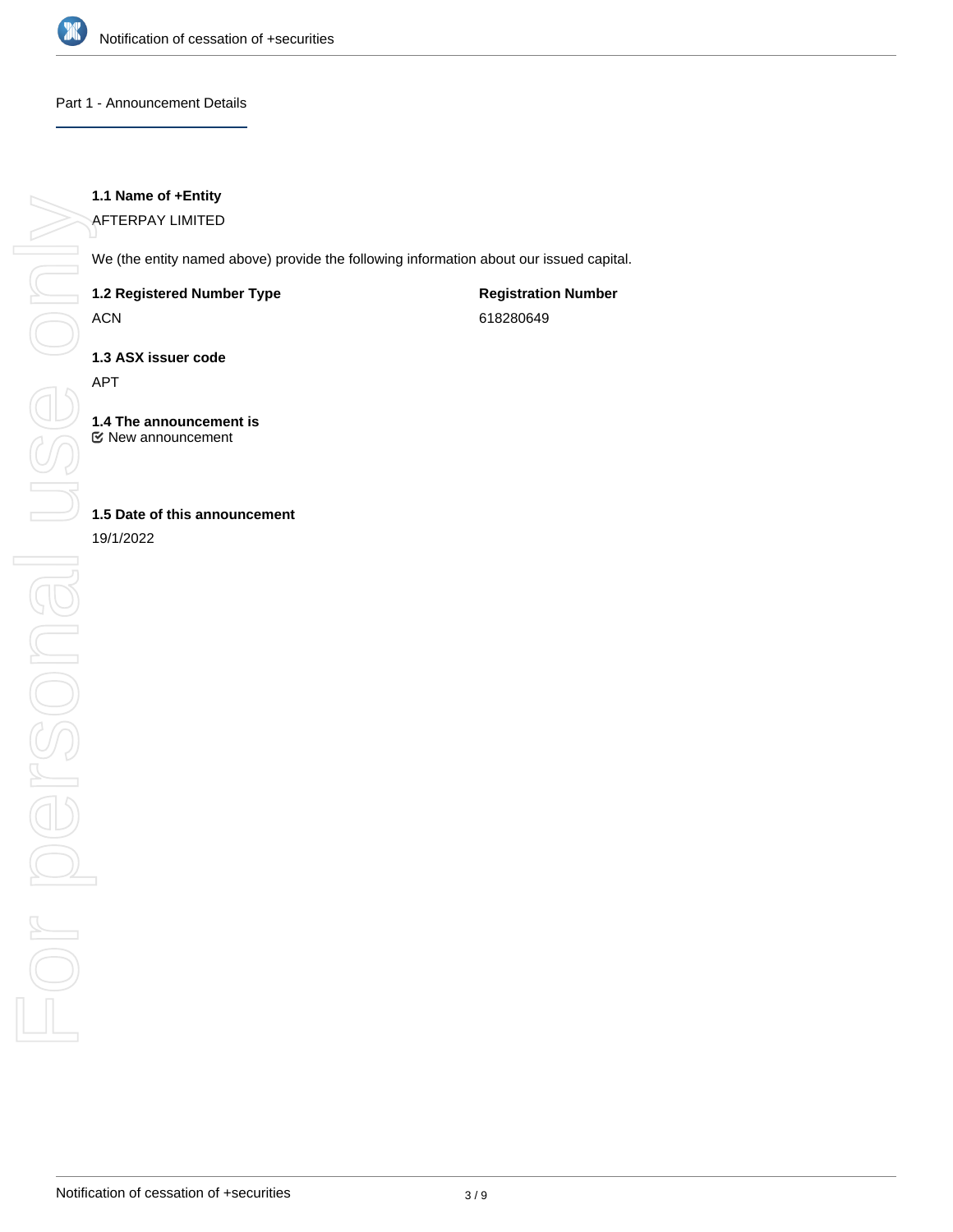

### Part 2 - Details of +equity securities or +debt securities that have ceased

### **ASX +Security Code and Description**

APTAC : OPTION EXPIRING VARIOUS DATES EX VARIOUS PRICES

### **Unquoted +equity securities that have ceased**

**Number of securities that have ceased**

377,299

#### **Reason for cessation**

Lapse of conditional right to securities because the conditions have not been, or have become incapable of being, satisfied

#### **Date of cessation**

**Is the entity paying any consideration for the cessation?** No

17/1/2022

#### **Any other information the entity wishes to notify to ASX about the cessation?**

General Equity Awards treatment as set out in section 4.11 of the Afterpay Scheme Booklet with unvested Equity Awards to be accelerated or lapsed on a pro rata basis (calculated on an award by award basis) based on the proportion of the then current vesting period that has elapsed as at 10 January 2022.

#### **ASX +Security Code and Description**

APTAE : RESTRICTED STOCK UNITS

#### **Unquoted +equity securities that have ceased**

### **Number of securities that have ceased**

1,378,120

#### **Reason for cessation**

Lapse of conditional right to securities because the conditions have not been, or have become incapable of being, satisfied

#### **Date of cessation**

#### **Is the entity paying any consideration for the cessation?**

17/1/2022

No

#### **Any other information the entity wishes to notify to ASX about the cessation?**

General Equity Awards treatment as set out in section 4.11 of the Afterpay Scheme Booklet with unvested Equity Awards to be accelerated or lapsed on a pro rata basis (calculated on an award by award basis) based on the proportion of the then current vesting period that has elapsed as at 10 January 2022.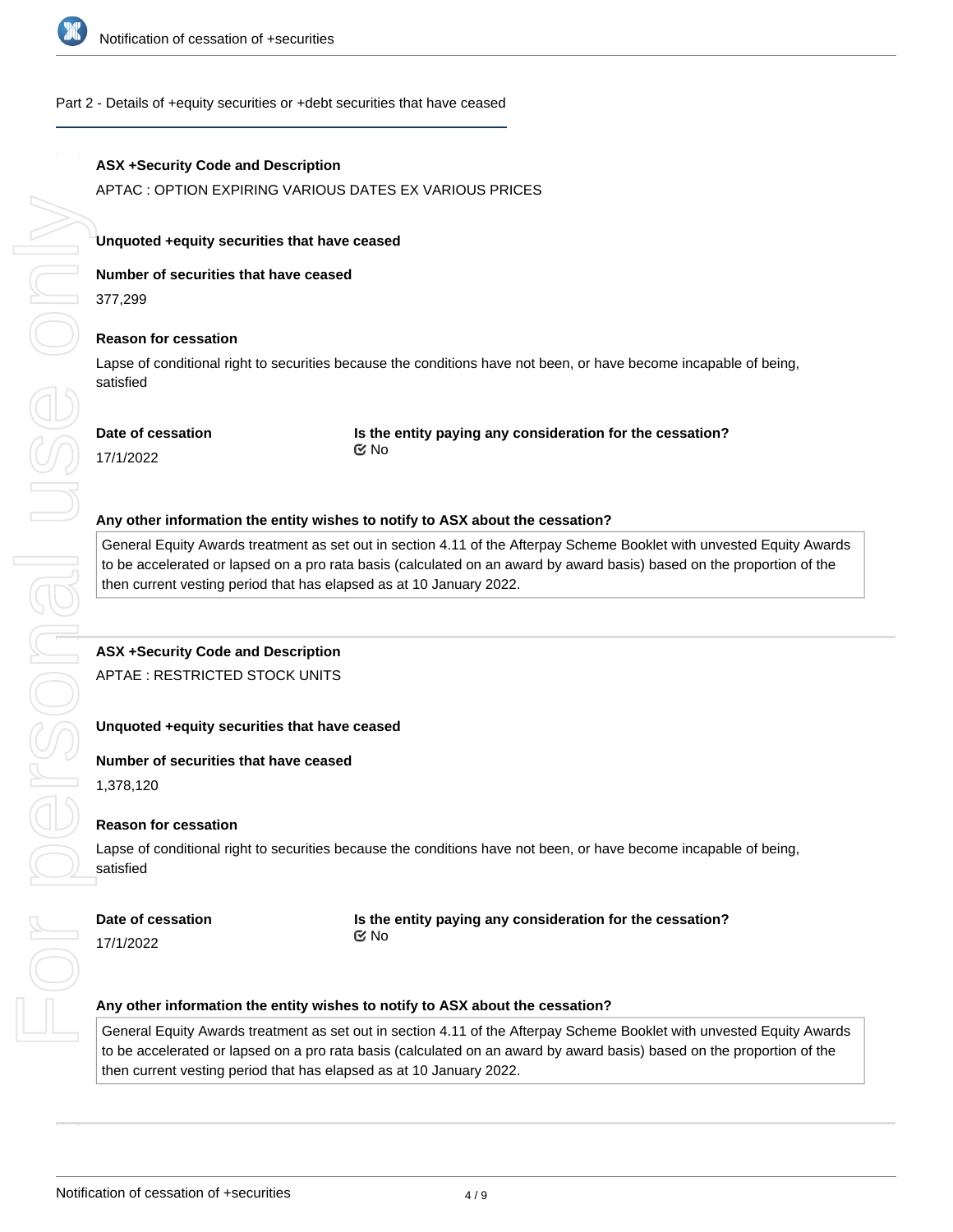

# **ASX +Security Code and Description**

APTAE : RESTRICTED STOCK UNITS

## **Unquoted +equity securities that have ceased**

### **Number of securities that have ceased**

4,915

### **Reason for cessation**

Lapse of conditional right to securities because the conditions have not been, or have become incapable of being, satisfied

| Date of cessation | Is the entity paying any consideration for the cessation? |  |
|-------------------|-----------------------------------------------------------|--|
| 17/1/2022         | ା Yes                                                     |  |

# **In what currency is the consideration Consideration amount per +security paid by the entity for the cessation being paid?**

AUD - Australian Dollar AUD 69.030000000000

### **Any other information the entity wishes to notify to ASX about the cessation?**

RSUs vested into cash (rather than shares) in accordance with the terms of the Afterpay Equity Incentive Plan.

# **ASX +Security Code and Description**

APTAE : RESTRICTED STOCK UNITS

### **Unquoted +equity securities that have ceased**

### **Number of securities that have ceased**

4,686

### **Reason for cessation**

Lapse of conditional right to securities because the conditions have not been, or have become incapable of being, satisfied

# **Date of cessation**

**Is the entity paying any consideration for the cessation?** No

17/1/2022

# **Any other information the entity wishes to notify to ASX about the cessation?**

RSUs vested into cash (rather than shares) in accordance with the terms of the Afterpay Equity Incentive Plan.

# **ASX +Security Code and Description**

APTAF : OPTION EXPIRING 31-DEC-2023 EX \$15.05

# **Unquoted +equity securities that have ceased**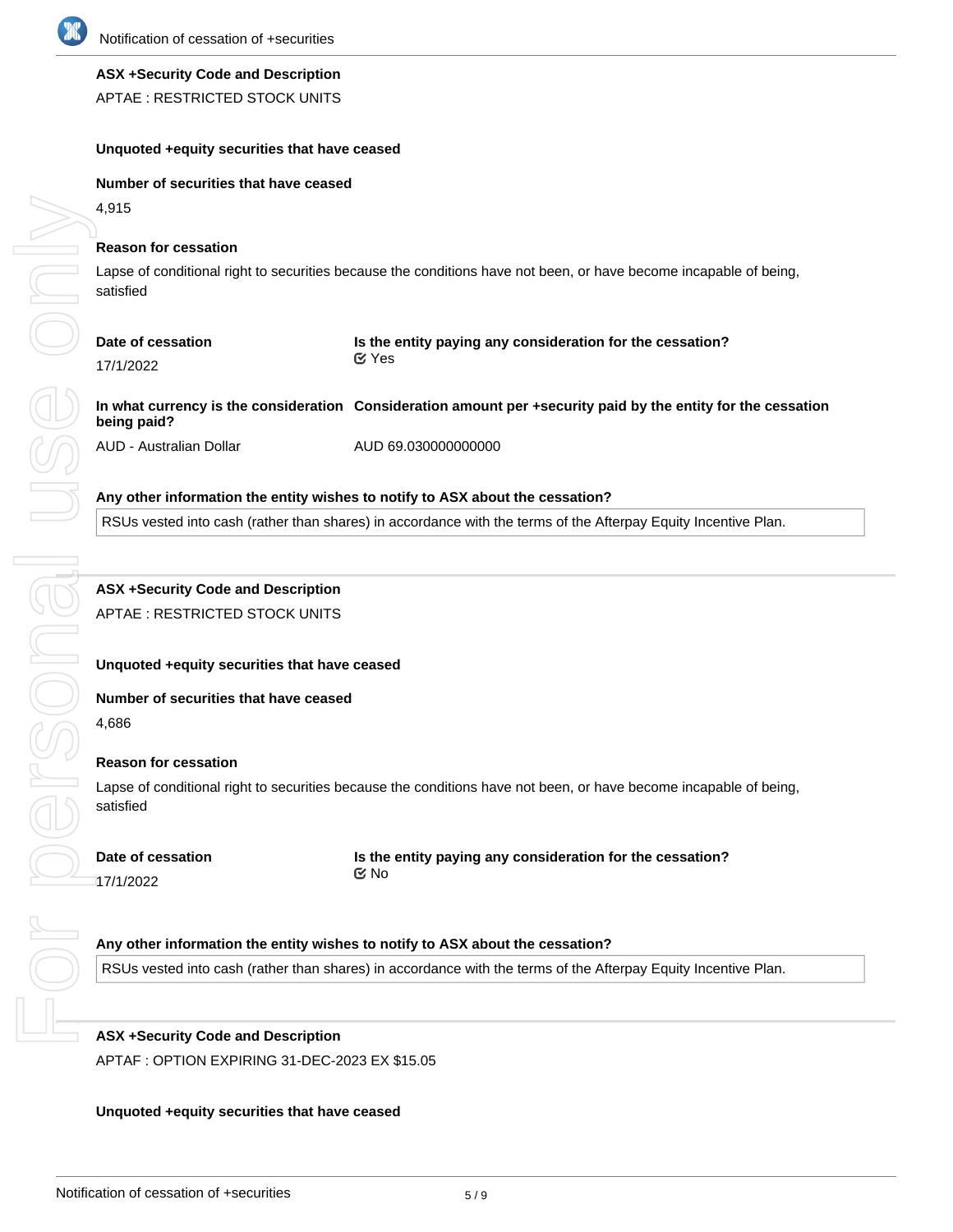

### **Number of securities that have ceased**

11,667

### **Reason for cessation**

Lapse of conditional right to securities because the conditions have not been, or have become incapable of being, satisfied

# **Date of cessation**

**Is the entity paying any consideration for the cessation?** No

17/1/2022

# **Any other information the entity wishes to notify to ASX about the cessation?**

General Equity Awards treatment as set out in section 4.11 of the Afterpay Scheme Booklet with unvested Equity Awards to be accelerated or lapsed on a pro rata basis (calculated on an award by award basis) based on the proportion of the then current vesting period that has elapsed as at 10 January 2022.

# **ASX +Security Code and Description**

APTAH : OPTION EXPIRING 31-DEC-2025 EX \$18.40

### **Unquoted +equity securities that have ceased**

### **Number of securities that have ceased**

36,000

## **Reason for cessation**

Lapse of conditional right to securities because the conditions have not been, or have become incapable of being, satisfied

**Date of cessation** 17/1/2022

**Is the entity paying any consideration for the cessation?** No

### **Any other information the entity wishes to notify to ASX about the cessation?**

General Equity Awards treatment as set out in section 4.11 of the Afterpay Scheme Booklet with unvested Equity Awards to be accelerated or lapsed on a pro rata basis (calculated on an award by award basis) based on the proportion of the then current vesting period that has elapsed as at 10 January 2022.

# **ASX +Security Code and Description**

APTAI : OPTION EXPIRING 30-JUN-2025 EX \$55.78

### **Unquoted +equity securities that have ceased**

### **Number of securities that have ceased**

73,163

### **Reason for cessation**

Lapse of conditional right to securities because the conditions have not been, or have become incapable of being, satisfied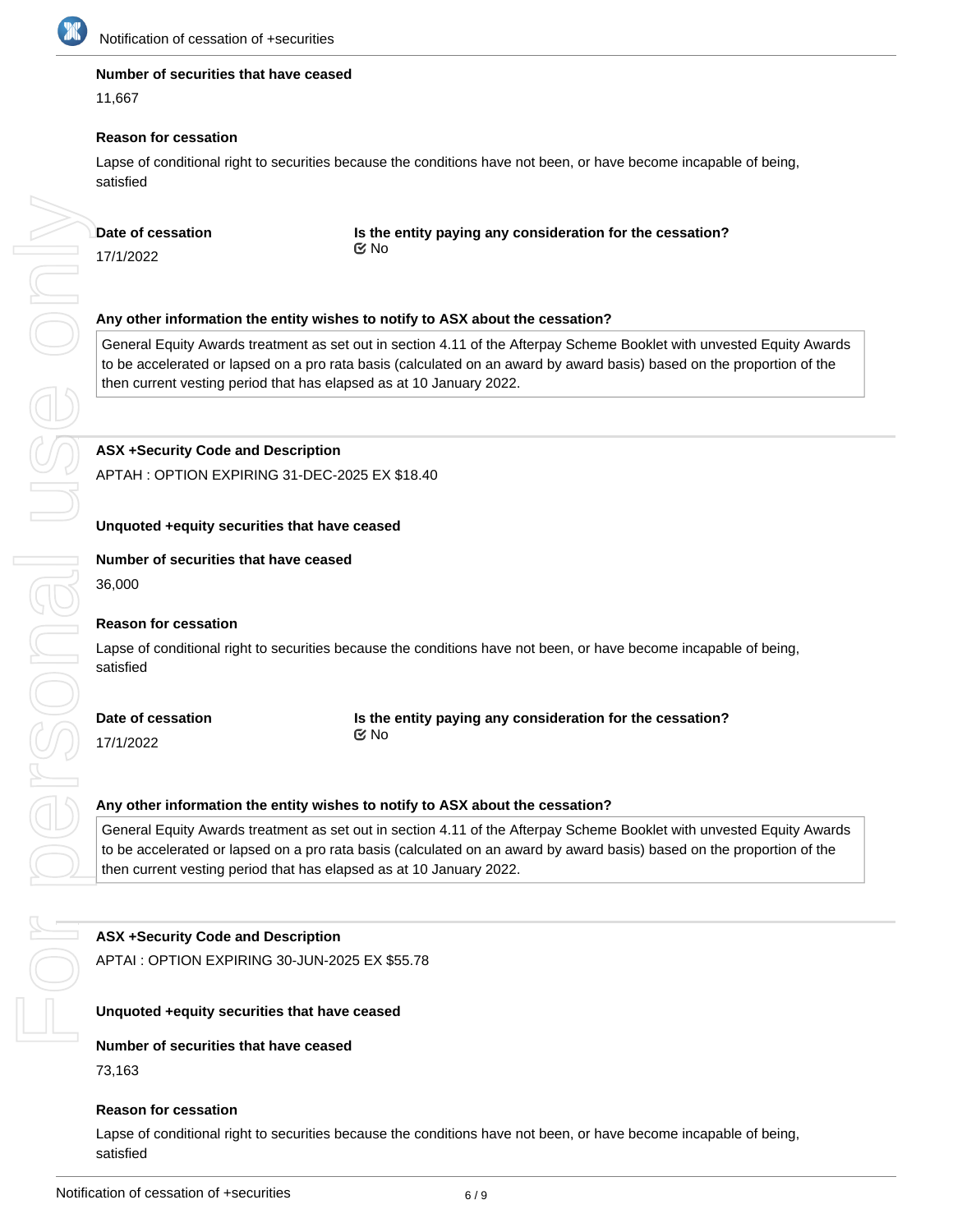

### **Date of cessation**

17/1/2022

**Is the entity paying any consideration for the cessation?** No

### **Any other information the entity wishes to notify to ASX about the cessation?**

General Equity Awards treatment as set out in section 4.11 of the Afterpay Scheme Booklet with unvested Equity Awards to be accelerated or lapsed on a pro rata basis (calculated on an award by award basis) based on the proportion of the then current vesting period that has elapsed as at 10 January 2022.

### **ASX +Security Code and Description**

APTAW : OPTION EXPIRING 01-JUL-2025 EX \$98.97

### **Unquoted +equity securities that have ceased**

**Number of securities that have ceased** 80,406

### **Reason for cessation**

Lapse of conditional right to securities because the conditions have not been, or have become incapable of being, satisfied

| Date of cessation | Is the entity paying any consideration for the cessation? |  |
|-------------------|-----------------------------------------------------------|--|
| 17/1/2022         | Mo No                                                     |  |

### **Any other information the entity wishes to notify to ASX about the cessation?**

General Equity Awards treatment as set out in section 4.11 of the Afterpay Scheme Booklet with unvested Equity Awards to be accelerated or lapsed on a pro rata basis (calculated on an award by award basis) based on the proportion of the then current vesting period that has elapsed as at 10 January 2022.

**ASX +Security Code and Description** APTAX : OPTION EXPIRING 01-JUL-2025 EX \$78.87

#### **Unquoted +equity securities that have ceased**

#### **Number of securities that have ceased**

4,282

### **Reason for cessation**

Lapse of conditional right to securities because the conditions have not been, or have become incapable of being, satisfied

#### **Date of cessation**

17/1/2022

**Is the entity paying any consideration for the cessation?** No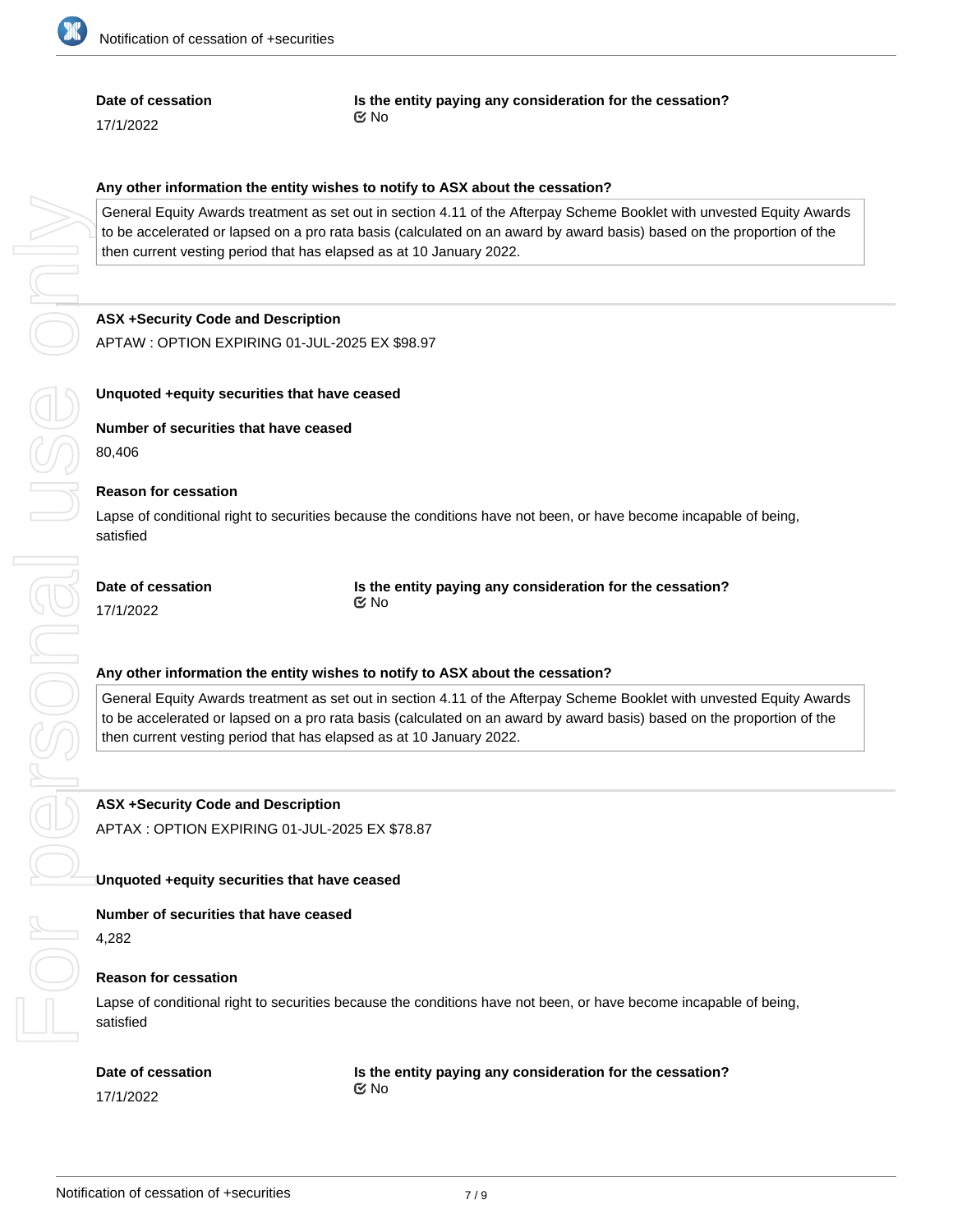

# **Any other information the entity wishes to notify to ASX about the cessation?**

General Equity Awards treatment as set out in section 4.11 of the Afterpay Scheme Booklet with unvested Equity Awards to be accelerated or lapsed on a pro rata basis (calculated on an award by award basis) based on the proportion of the then current vesting period that has elapsed as at 10 January 2022.